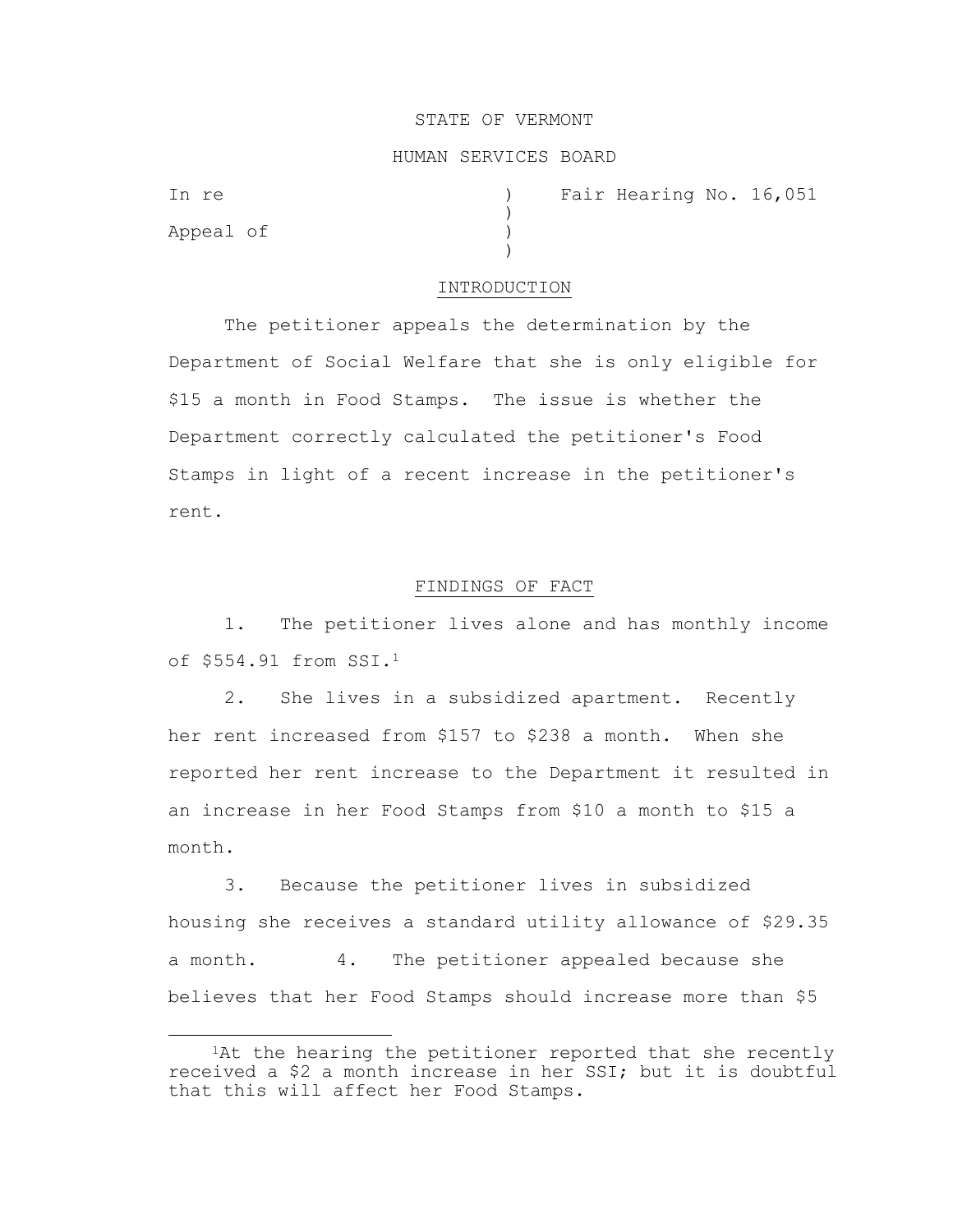# Fair Hearing No. 16,051 Page 2

to offset her rent increase of \$81.

## ORDER

The Department's decision is affirmed.

# REASONS

Under the Food Stamp Regulations the amount of a household's monthly allotment is determined according to household income minus any applicable deductions. FSM  $\overline{\phantom{a}}$ 273.9 et seq. All single person households are entitled to a standard deduction of  $$134.$  FSM  $\rightarrow$  273.9d(1) and Procedures Manual P-2590-A. The only other deduction applicable to the petitioner's situation is the household shelter deduction. This is determined by the amount by which the household's shelter costs (rent and utilities) exceed 50 percent of the household's income after all other deductions have been made. FSM  $\theta$  273.9d(5).

In the petitioner's case, the standard deduction lowers her countable income to \$420.91 (\$554.91 minus \$134). The petitioner's previous rent of \$157 plus her monthly utility allowance of \$29.35 (\$186.35) did not exceed 50 percent of \$420.91 (\$220.46). Thus, she was not eligible for a shelter deduction. Her Food Stamps of \$10 a month (which is the minimum payable under the program) was based on a single person household with \$420.91 net income.